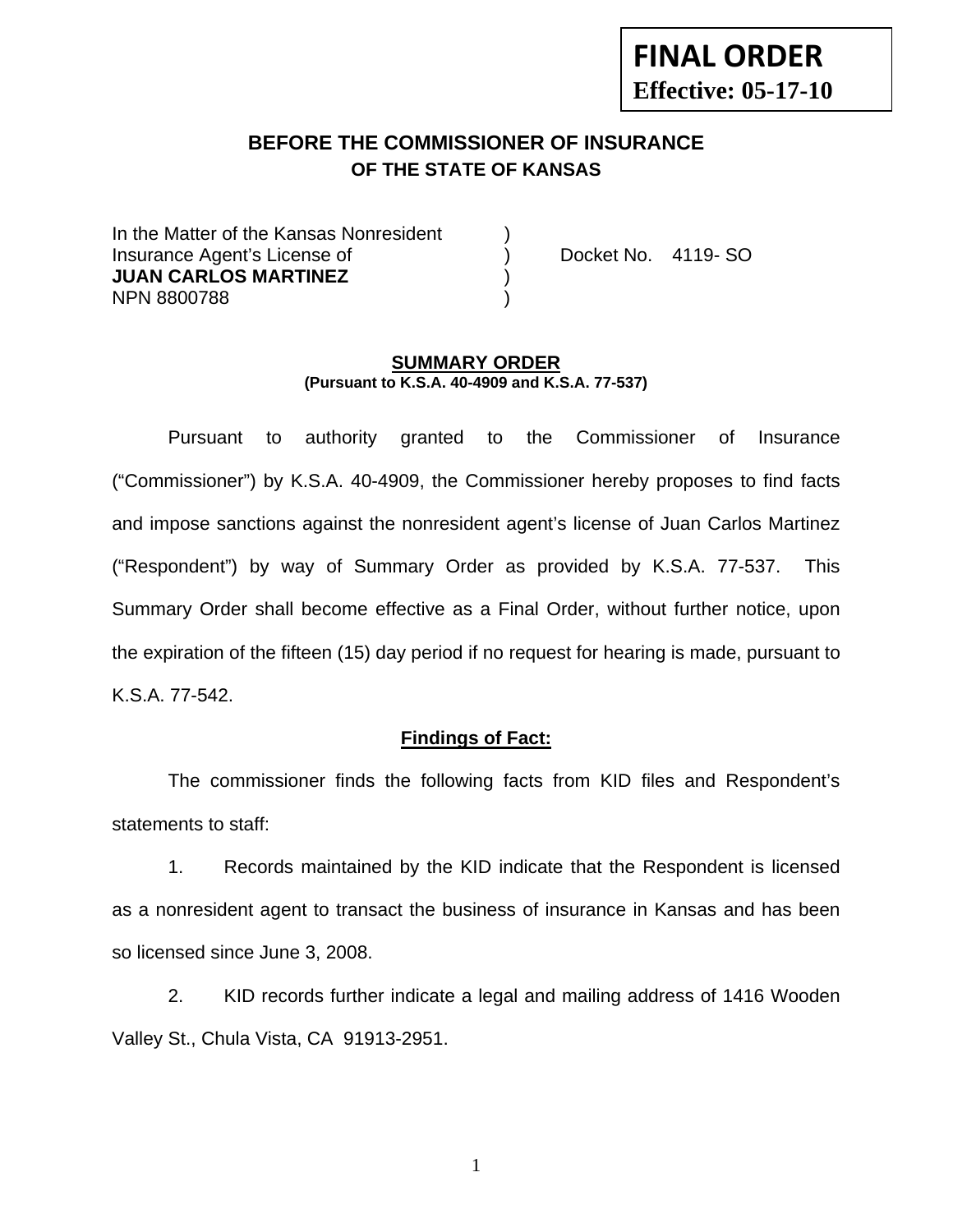3. On or about March 19, 2010 a review of the NAIC State Producer Licensing Report revealed that Respondent's Indiana nonresident producer's license was disciplined, effective December 2, 2009. The discipline was for a "Forgery."

- 4. Respondent has failed to report the discipline on his license to KID.
- 5. On March 23, 2010 a letter was mailed to Respondent at the above listed

mailing address, outlining the above facts. The letter was not returned and Respondent

has not responded to the facts contained in the letter.

## **Applicable Law**

6. K.S.A. 40-4909(a) provides, in relevant part:

"The commissioner may deny, suspend, revoke or refuse renewal of any license issued under this act if the commissioner finds that the applicant or license holder has:

- (2) Violated:
	- (A) Any provision of chapter 40 of the Kansas Statutes Annotated, and amendments thereto, or any rule and regulation promulgated hereunder
- (8) Used any fraudulent, coercive, or dishonest practice, or demonstrated any incompetence, untrustworthiness, or financial irresponsibility in the conduct of business in this state or elsewhere. . .."

7. The Commissioner may revoke any license issued under the Insurance

Agents Licensing Act if the Commissioner finds that the interests of the insurer or the

insurable interests of the public are not properly served under such license. K.S.A. 40-

4909(b).

8. A producer must inform the Commissioner of Insurance within 30 days of

any discipline against a producer's license. K.A.R. 40-7-9(a).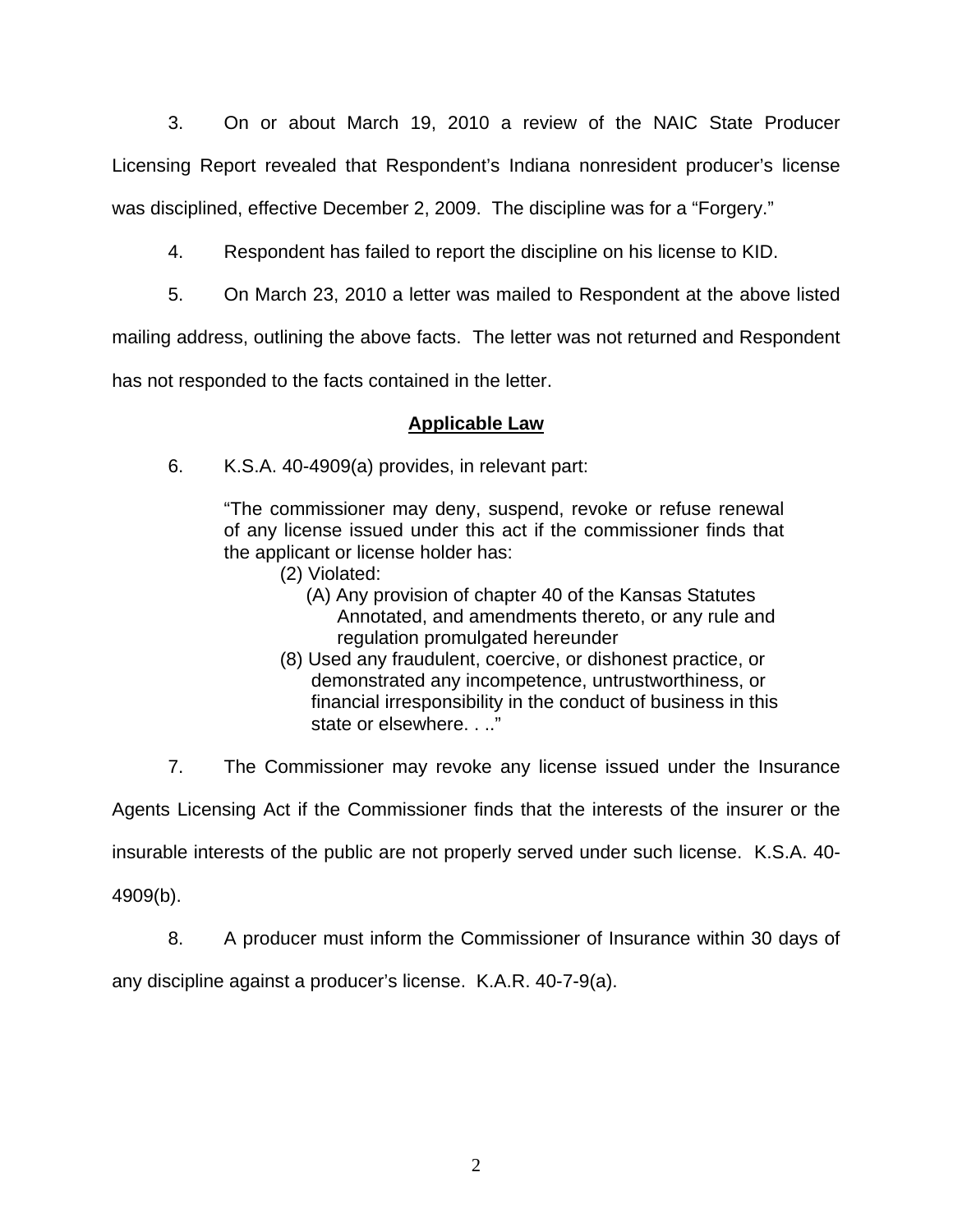#### **Conclusions of Law**

 9. The Commissioner has jurisdiction over Respondent as well as the subject matter of this proceeding, and such proceeding is held in the public interest.

The Commissioner finds, based on the facts contained in paragraphs 3 and 4, that Respondent has demonstrated incompetence, untrustworthiness, or financial irresponsibility in the conduct of business.

 10. Based on the Respondent's discipline and failure to report the discipline, the Commissioner concludes that sufficient grounds exist for the revocation of Respondent's insurance agent's license pursuant to K.S.A. 40-4909(b) because such license is not properly serving the interests of the insurer and the insurable interests of the public.

 11. Based on the facts and circumstances set forth herein, it appears that the use of summary proceedings in this matter is appropriate, in accordance with the provisions set forth in K.S.A. 77-537(a), in that the use of summary proceedings does not violate any provision of the law and the protection of the public interest does not require the KID to give notice and opportunity to participate to persons other than Respondent.

**IT IS THEREFORE ORDERED BY THE COMMISSIONER OF INSURANCE THAT** the Kansas nonresident insurance agent's license of Juan Carlos Martinez is hereby **REVOKED. It is further ordered,** that Juan Carlos Martinez shall **CEASE and DESIST** from the sale, solicitation, or negotiation of insurance and/or receiving compensation deriving from the sale, solicitation, or negotiation of insurance conducted after the effective date of this order.

3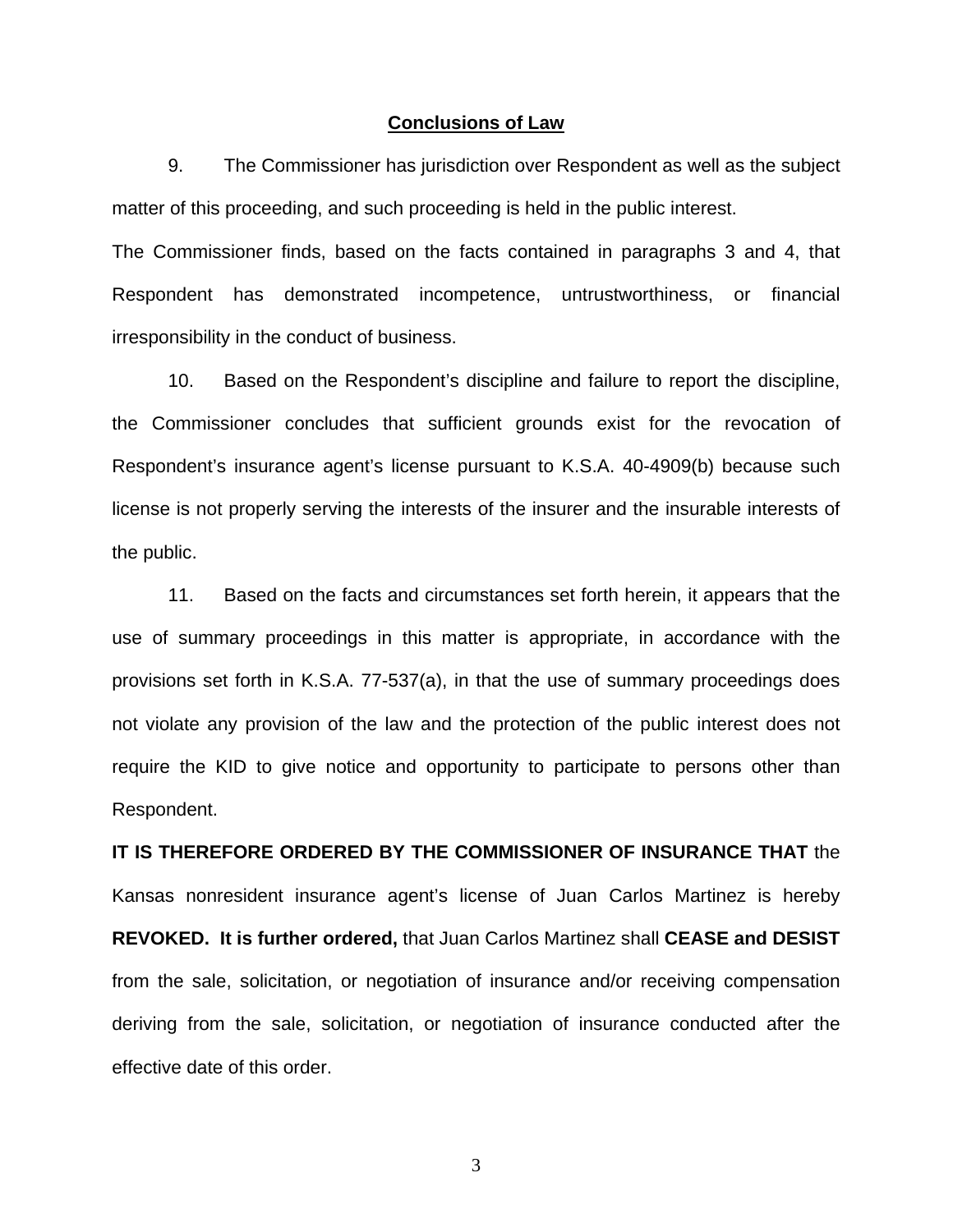#### **NOTICE OF RIGHTS**

(Pursuant to K.S.A. 77-542)

Juan Carlos Martinez is entitled to a hearing pursuant to K.S.A. 77-537 and K.S.A. 77-542, the Kansas Administrative Procedure Act. If Respondent desires a hearing, he must file a written request for a hearing with:

 John W. Campbell, General Counsel Kansas Insurance Department 420 S.W. 9<sup>th</sup> Street Topeka, Kansas 66612

This request must be filed within fifteen (15) days from the date of service of this Order. If Respondent requests a hearing, the Kansas Insurance Department will notify him of the time and place of the hearing and information on procedures, right of representation, and other rights of parties relating to the conduct of the hearing, before commencement of the same.

If a hearing is not requested in the time and manner stated above, this Summary Order shall become effective as a Final Order upon the expiration of time for requesting a hearing, pursuant to K.S.A. 77-613. In the event Respondent files a Petition for Judicial Review, pursuant to K.S.A. §77-613(e), the agency officer to be served on behalf of the Kansas Insurance Department is:

 John W. Campbell, General Counsel Kansas Insurance Department 420 S.W.  $9<sup>th</sup>$  Street Topeka, Kansas 66612